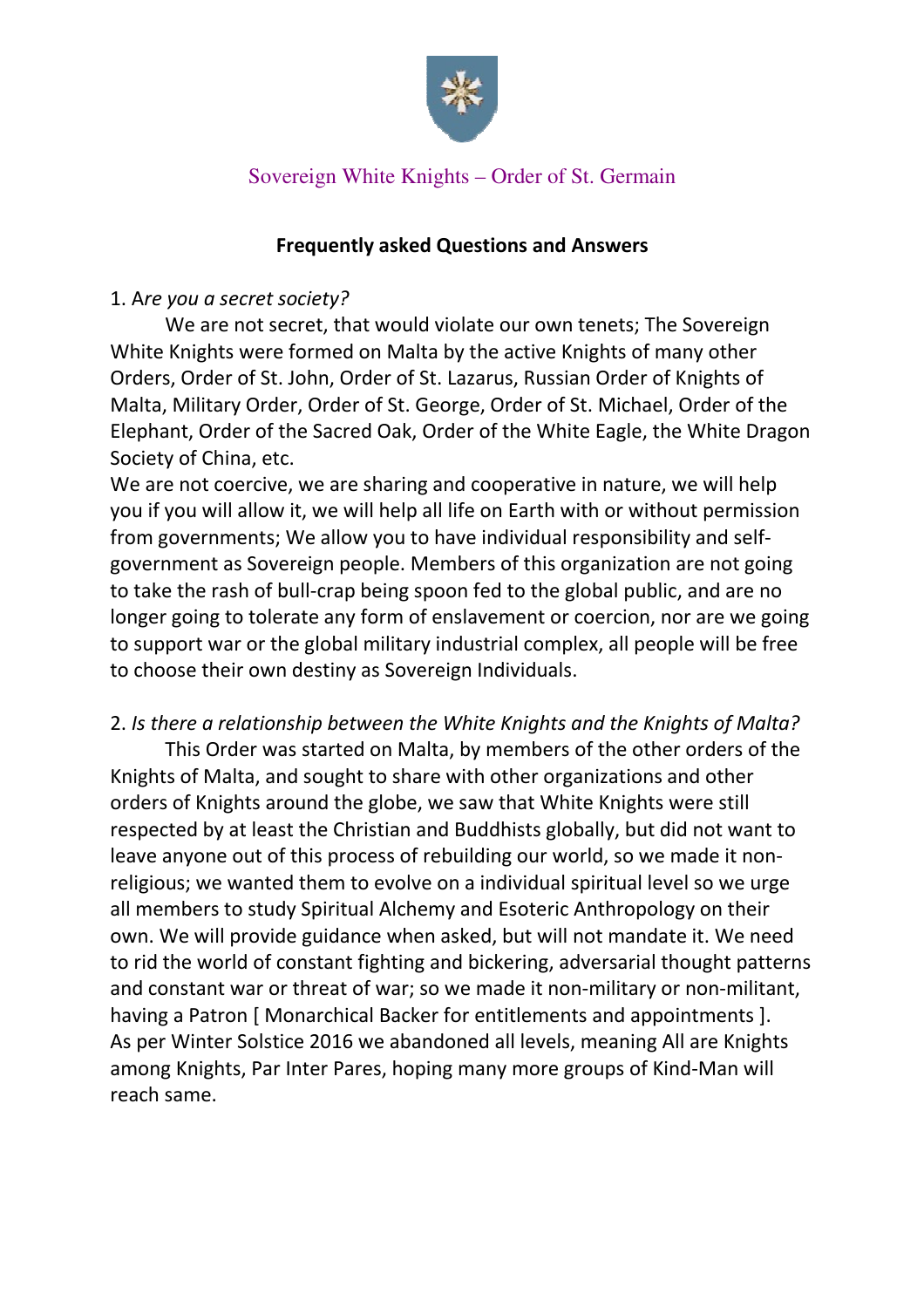# 3. We have Principles and Tenets to live by, no Religious Dogma. The primary Tenets are:

- 1. Unconditional Love for all life [ no judgement, total tolerance, reeducation when needed and requested ],
- 2. Integrity [ no passing out things or statements that have not been fully vetted, no lying or leaving out the truth of any matter [ Novels are exceptions as are motion pictures ], news and journalism however should not present propaganda for or against anyone or thing, all journalism should be reliable and honest ],
- 3. Transparency [ No secrets, everything exposed, no need for security or insanity, no need to control or hoard, everything in plain site ].
- 4. Accountability [ What we say we will do, we accomplish, if we cannot do it, we will say we cannot do it. We will in all important matters be individually responsible for all of our actions and words ],
- 5. Humility [ We are not more or less important than any other living entity, whether sentient or not, we will not lord over others, and will not exert ego into any situation, only our advice for consideration based on experience, and only in a loving and compassionate way ].

# 4. Do you have a MASTER?

 No individual should have a master, you best 'master' self as Self. Order of St. Germain means that we will follow the guidance of the Ascended Master (be it fact or fiction, for each to decide) in ways that will allow mankind to progress on their journey through life without interference or blockades, to thrive, to understand that they are Divine entities and learn to use their individual power for themselves and for the universe around them. To learn accept the universal or cosmic knowledge that is available to them, and to make a more perfect world for all to share and be in a state of joy and compassion for all the life around them, including, but not limited to Earth and the other planets. But we will never make this a religion or enforce it in any dogmatic way.

# 5. Do White Knights work together with governments?

Yes, we even cooperate with NATION STATE CORPORATIONS, if that done be for the good of all. Surely we (all) wish see a change, from a SYSTEM of ENFORCING DEAD PERSONS to a cooperative based on Expression of Free Will, where each Sovereign individual will support the other, where Abundance be Shared Freely without asking any-thing in return, Living Man to Living Man. We acknowledge the current system started with good intention, to 'uplift'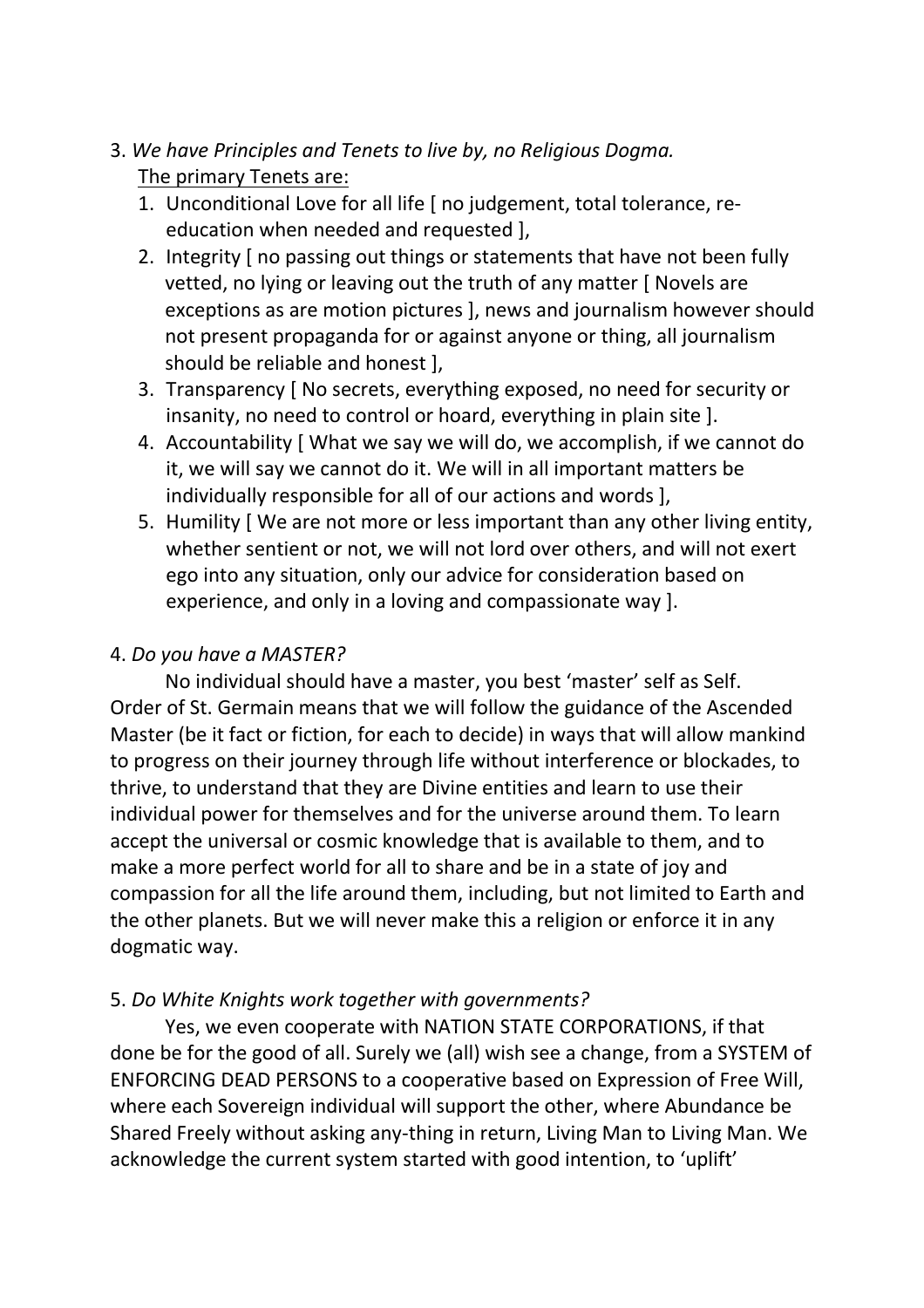humanity in a short period of time, we are grateful for its accomplishments, however, as most initiatives, this as well got CORRUPTED. For the good of humanity and its environment, it needs stop and be replaced, so be it.

# 6. What is your wish list for 'change' from current 'governments'?

- 1. Free all political prisoners and allow all people to be Sovereign.
- 2. To eliminate Central Banking as they have it now and arrest all the criminals that have been stealing from the people and the planet.
- 3. Reverse or eliminate all regulations and laws governing the freedom of movement, expression, speech, sharing and work environment, including any laws concerning wealth or money exchange, provisioning, or employment.
- 4. Eliminate the Military Industrial complex and change its assets to serve mankind, eliminate all military activities and cease any and all wars they may be involved in or are in planning.
- 5. Adopt a open SYSTEM to support sharing of resources on a global scale in an honest and efficient way.
- 6. Drop all regulations and laws concerning living plant prohibitions or licensing, taxation or restrictions.
- 7. Make housing, electricity, basic foods, and medicine free for all humanity and animals.
- 8. No charge for clean water, clean air, sanitation, medical treatment, education, essential nutrients, heating and cooling, liveable environment and some recreation, free internet and communication for all.
- 9. No more charging interest on human resources, no more property ownership, we are stewards of the land and share its bounties, not its owners, and we must keep our word as good stewards and clean and keep mother earth bountiful and beautiful for all life.
- 10.No backsliding and reinforcing the old paradigm, change or parish by your own hand.
- 11.No more fat cats or politicians, tell the truth to the people, all of it, no more hoarding of resources or distribution to the select few, all are equal.
- 12.Let the new energy children teach the older people how to live in peace, love and compassion, they have already tapped the cosmic knowledge and think with their feelings, they can teach the old paradigm how to do the same.